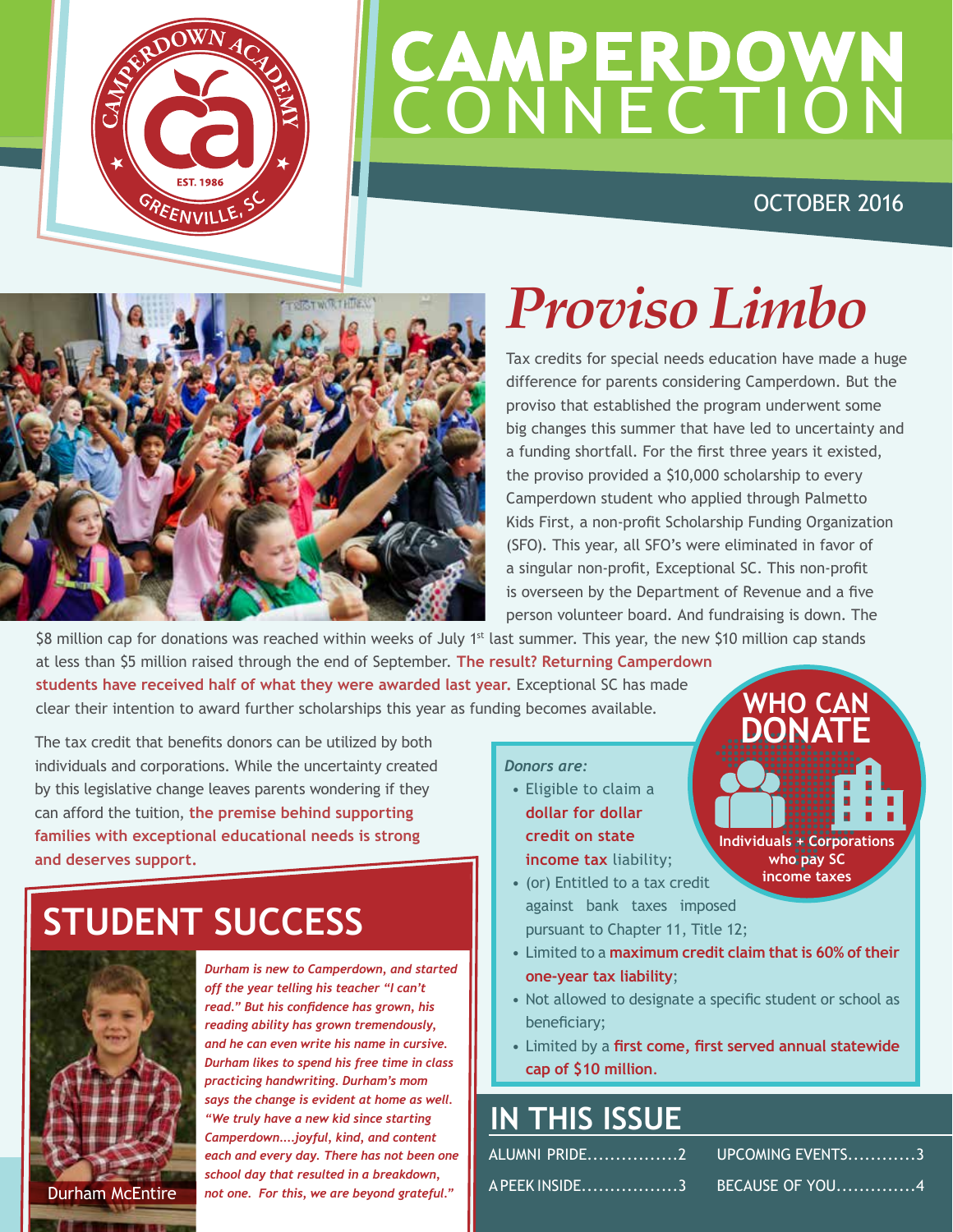### **JASON FREDERICK '13**

*Jason Frederick is a senior at Greer Middle College High School. He wants to be a physical therapist and is trying to decide between attending Wofford or Winthrop. For his Senior Project, Jason is volunteering at Camperdown to learn about athletic coaching by helping with the soccer and basketball teams. As part of his experience, Jason will put together a basketball tournament later this winter.*

### CAM MCLEOD '09



*Teacher Jimmi-Ann Muse was happy to run into alum Cam McLeod recently. Cam is in his senior year at*

*USC in Columbia majoring in Engineering, and plans to get his masters. He is using his entrepreneurial skills by managing retail properties and handling upkeep/ maintenance while he finishes college.*

### **ASHLYNN POWELL '09 AUSTIN POWELL '08**

*Ashlynn Powell is playing soccer for Presbyterian College and is majoring in Elementary Education. Her brother, Austin Powell, just graduated from Clemson this past May with a Civil Engineering Degree and is now in the Clemson MBA program.* 

### **ALUMNI PRIDE** *Note from Mr. Dan*



#### Dear Friends,

We're off to a great start this school year! 29 new students and 7 new faculty (meet our new teachers on page 4). Having room for a new student means another student has successfully completed our program. The beauty of Camperdown is that as a school of need, not of choice, we see students every year who no

longer need to be here. Cameron Daniels is one of those students. He was here for  $2^{nd}$  through  $5^{th}$  grades, and has just transitioned to Beck Academy. His Dad sent me a note saying Cameron had all A's on his progress report. Specifically, he mentioned that Cameron's teachers "all acknowledge his communication and personal advocacy skills set him apart from the other students!" These are the success stories that I am privileged to hear on a daily basis.

But we don't have space for all of the dyslexic students like Cameron, and that's why our Training and Outreach component is so important. We believe that many dyslexic students can be served in



a traditional classroom if the teacher at the head of the class has the proper training. On September 27<sup>th</sup>, Camperdown Academy partnered with EPS to provide an overview of their OG based reading program. More than 20 teachers and administrators came to our school for a session that better prepares them to have an impact on children they are serving in their classrooms **right now**. Keep checking our website for more training opportunities.

### **JAGUAR ATHLETICS**

The Camperdown versus Sandhills rivalry has been going strong for more than 15 years. Camperdown competes with the Columbia school for dyslexic students



in athletic events ranging from volleyball, to soccer, to basketball. The winner receives a banner to display that highlights the win/loss record. Camperdown has had the banner for two years now, and a late September soccer match saw Camperdown win again with a score of 6-1.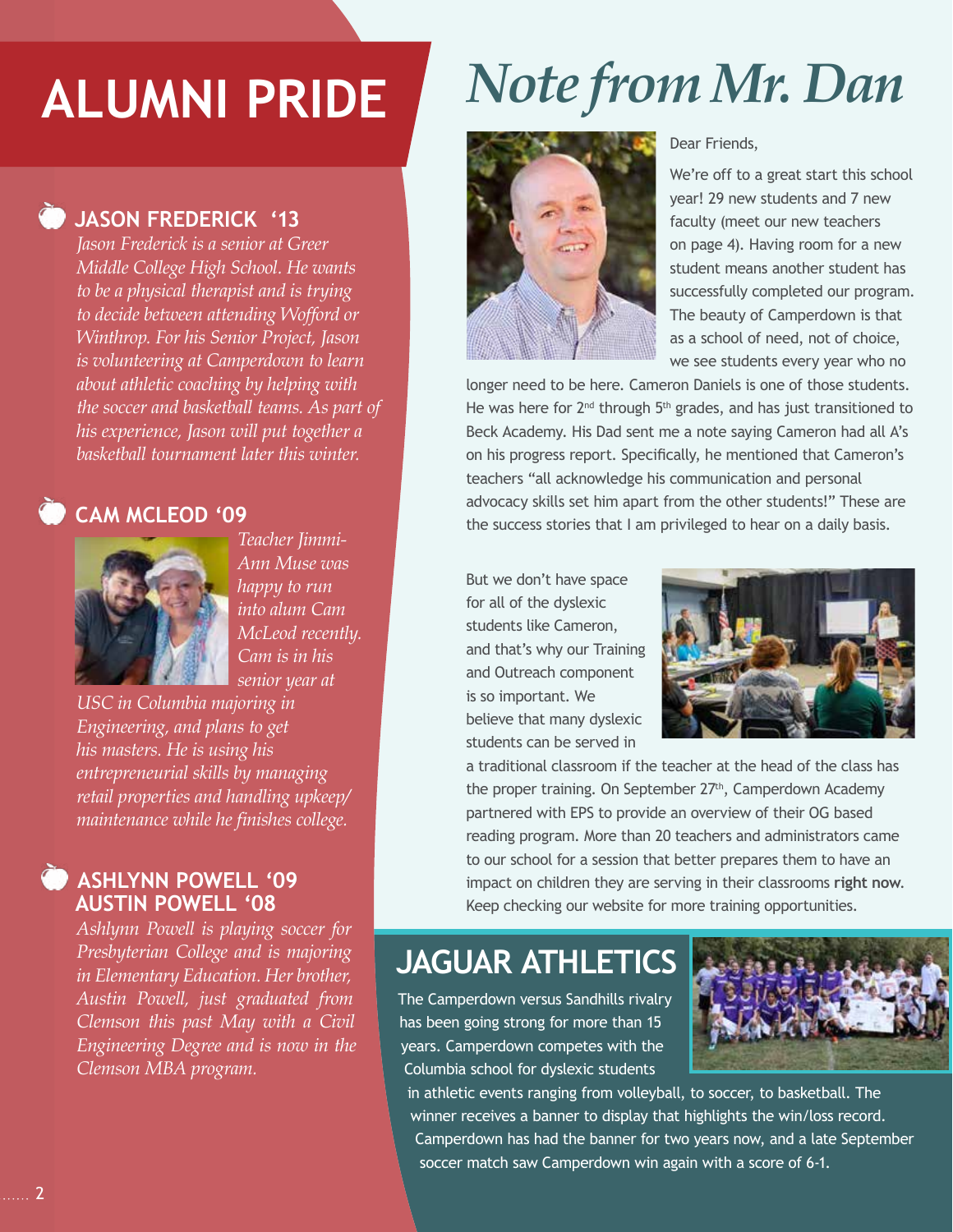### **UPCOMING EVENTS**



*learn to love reading and will assist students in making appropriate* 



### **TEN THOUSAND VILLAGES CHRISTMAS SHOP**

*Sustainable, eco-friendly students' holiday shopping. Every purchase supports the developing world.*



### **WALKING IN THE SHOES OF A DYSLEXIC**

*parents and professionals to participate in a simulation how it feels to have a* 

> *For all events, please visit www.camperdown.org*

### **A Peek Inside**

Miss Sara's C2 Class enjoyed the story *Bartholomew and the Oobleck* by Dr. Seuss. In the book, the King is tired of the same old weather patterns and wants something different to fall from the sky. So a magician creates oobleck which causes a mess when it falls on the kingdom. Students learned about being content with what they already have. They also made their own oobleck by mixing cornstarch, water, and a lot of green food coloring.

It's a bird! It's a plane! It's A Group Science class with Miss Linda! Each student is using binoculars to view and learn about specific characteristics of birds that frequent the Camperdown campus. With the help of multiple bird feeders, the students are using their observation and recall skills to create and color their own field guide of feathered friends.





Science and Social Studies classes are working together to learn about the migration of monarch butterflies. This cross-curriculum study has students in Social Studies tracking migration patterns while learning about longitude, latitude, and how to connect with other cultures through shared responsibility for animals and the environment. In Science, students are carefully examining the monarch life cycle by raising larva that will morph into butterflies to be tagged and released for a trackable migration journey.